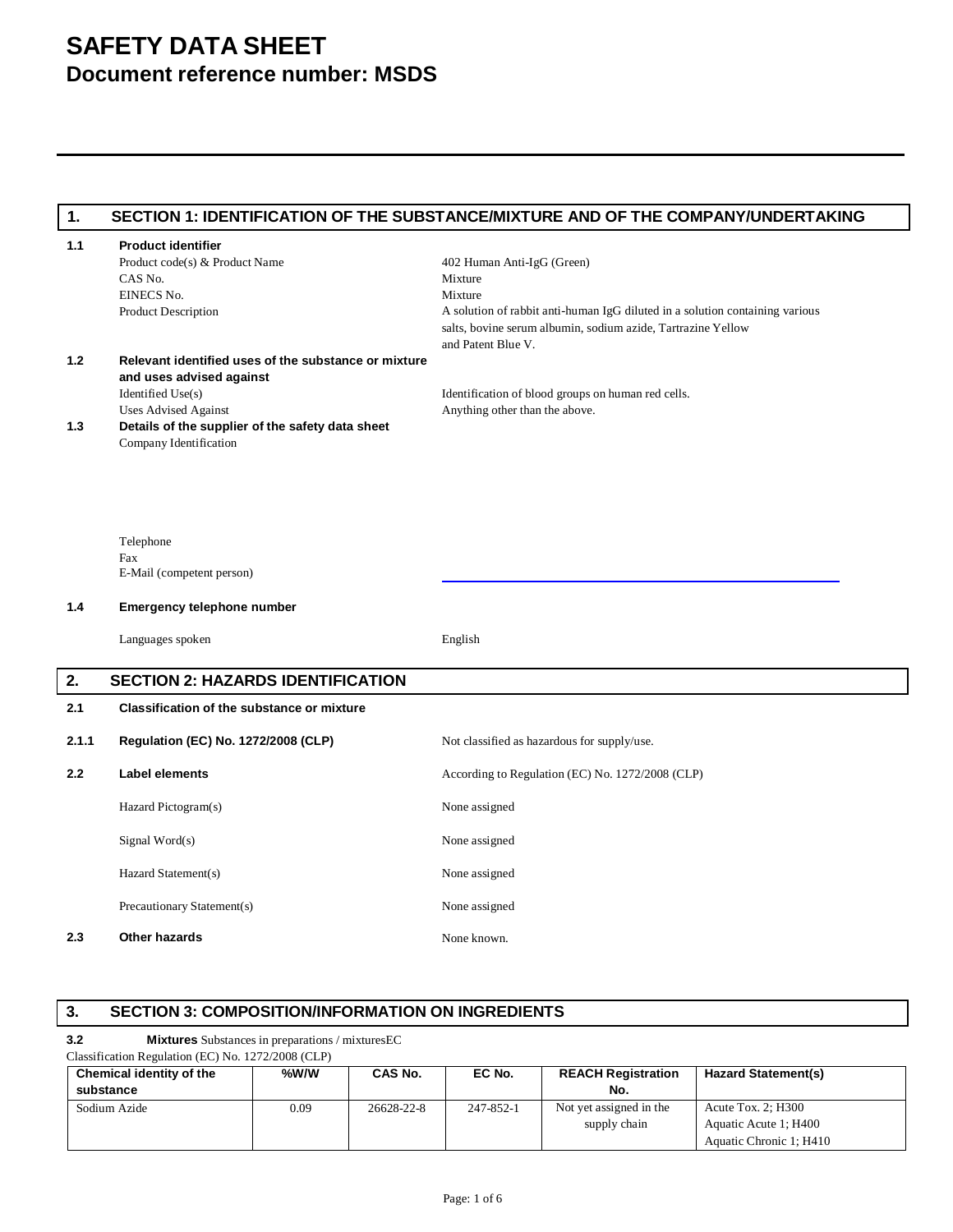# **SAFETY DATA SHEET Document reference number: MSDS**

|                   | Rabbit plasma                                                                                                                                                         | $3 - 7$ | Not applicable                                                                                                                                                                                                                                                                                                                                              | Not applicable                                                                                                                                                                                                                                                            | Not yet assigned in the<br>supply chain                                                                                                                                                                       | Not hazardous                                                                                                                                                                                                                                                                                                                                 |
|-------------------|-----------------------------------------------------------------------------------------------------------------------------------------------------------------------|---------|-------------------------------------------------------------------------------------------------------------------------------------------------------------------------------------------------------------------------------------------------------------------------------------------------------------------------------------------------------------|---------------------------------------------------------------------------------------------------------------------------------------------------------------------------------------------------------------------------------------------------------------------------|---------------------------------------------------------------------------------------------------------------------------------------------------------------------------------------------------------------|-----------------------------------------------------------------------------------------------------------------------------------------------------------------------------------------------------------------------------------------------------------------------------------------------------------------------------------------------|
|                   |                                                                                                                                                                       |         |                                                                                                                                                                                                                                                                                                                                                             |                                                                                                                                                                                                                                                                           |                                                                                                                                                                                                               |                                                                                                                                                                                                                                                                                                                                               |
| 4.                | <b>SECTION 4: FIRST AID MEASURES</b>                                                                                                                                  |         |                                                                                                                                                                                                                                                                                                                                                             |                                                                                                                                                                                                                                                                           |                                                                                                                                                                                                               |                                                                                                                                                                                                                                                                                                                                               |
|                   |                                                                                                                                                                       |         |                                                                                                                                                                                                                                                                                                                                                             |                                                                                                                                                                                                                                                                           |                                                                                                                                                                                                               |                                                                                                                                                                                                                                                                                                                                               |
| 4.1               | Description of first aid measures<br>Inhalation<br>Skin Contact                                                                                                       |         | Remove from exposure. Remove victim to fresh air and keep at rest in a position<br>comfortable for breathing. Keep warm and at rest. Get medical advice/attention if<br>you feel unwell.<br>Wash affected skin with soap and water. Remove contaminated clothing and wash<br>clothing before reuse. If irritation (redness, rash, blistering) develops, get |                                                                                                                                                                                                                                                                           |                                                                                                                                                                                                               |                                                                                                                                                                                                                                                                                                                                               |
|                   | Eye Contact                                                                                                                                                           |         |                                                                                                                                                                                                                                                                                                                                                             | medical attention.<br>Flush eyes with water for at least 15 minutes while holding eyelids open. Remove<br>contact lenses, if present and easy to do. Continue rinsing. If eye<br>irritation persists, get medical advice/attention.                                       |                                                                                                                                                                                                               |                                                                                                                                                                                                                                                                                                                                               |
| 4.2               | Rinse mouth. Give plenty of water to drink. Do not give anything by mouth to an<br>Ingestion<br>unconscious person. Get medical advice/attention if you feel unwell.  |         |                                                                                                                                                                                                                                                                                                                                                             |                                                                                                                                                                                                                                                                           |                                                                                                                                                                                                               |                                                                                                                                                                                                                                                                                                                                               |
| 4.3               | Most important symptoms and effects, both acute<br>and delayed<br>Indication of any immediate medical attention and<br>special treatment needed                       |         |                                                                                                                                                                                                                                                                                                                                                             | None known.<br>Treat symptomatically.                                                                                                                                                                                                                                     |                                                                                                                                                                                                               |                                                                                                                                                                                                                                                                                                                                               |
| 5.                | <b>SECTION 5: FIRE-FIGHTING MEASURES</b>                                                                                                                              |         |                                                                                                                                                                                                                                                                                                                                                             |                                                                                                                                                                                                                                                                           |                                                                                                                                                                                                               |                                                                                                                                                                                                                                                                                                                                               |
| 5.1               | <b>Extinguishing media</b><br>Suitable Extinguishing Media<br>Non-flammable. As appropriate for surrounding fire. Water spray, foam, dry<br>powder or CO2.            |         |                                                                                                                                                                                                                                                                                                                                                             |                                                                                                                                                                                                                                                                           |                                                                                                                                                                                                               |                                                                                                                                                                                                                                                                                                                                               |
| 5.2               | Unsuitable extinguishing Media<br>Special hazards arising from the substance or<br>mixture                                                                            |         |                                                                                                                                                                                                                                                                                                                                                             |                                                                                                                                                                                                                                                                           | Do not use water jet. Direct water jet may spread the fire.<br>Combustion or thermal decomposition will evolve toxic vapours.                                                                                 |                                                                                                                                                                                                                                                                                                                                               |
| 5.3               | <b>Advice for fire-fighters</b>                                                                                                                                       |         |                                                                                                                                                                                                                                                                                                                                                             | Fight fire with normal precautions from a reasonable distance. Fire fighters should wear<br>complete protective clothing including self-contained breathing apparatus. Avoid all<br>contact. Do not allow run-off from fire fighting to enter drains<br>or water courses. |                                                                                                                                                                                                               |                                                                                                                                                                                                                                                                                                                                               |
| 6.                | <b>SECTION 6: ACCIDENTAL RELEASE MEASURES</b>                                                                                                                         |         |                                                                                                                                                                                                                                                                                                                                                             |                                                                                                                                                                                                                                                                           |                                                                                                                                                                                                               |                                                                                                                                                                                                                                                                                                                                               |
| 6.1<br>6.2<br>6.3 | Personal precautions, protective equipment and<br>emergency procedures<br><b>Environmental precautions</b><br>Methods and material for containment and cleaning<br>up |         |                                                                                                                                                                                                                                                                                                                                                             | Avoid release to the environment.                                                                                                                                                                                                                                         | Ensure adequate ventilation. Avoid all contact. Ensure suitable personal<br>protection during removal of spillages. See Section: 8<br>recovery. Ventilate the area and wash spill site after material pick-up | Absorb spillage in suitable inert material. Transfer to a lidded container for disposal or                                                                                                                                                                                                                                                    |
| 6.4               | Reference to other sections                                                                                                                                           |         |                                                                                                                                                                                                                                                                                                                                                             | See Section: 8, 13                                                                                                                                                                                                                                                        | is complete. Avoid release to the environment.                                                                                                                                                                |                                                                                                                                                                                                                                                                                                                                               |
| 7.                | <b>SECTION 7: HANDLING AND STORAGE</b>                                                                                                                                |         |                                                                                                                                                                                                                                                                                                                                                             |                                                                                                                                                                                                                                                                           |                                                                                                                                                                                                               |                                                                                                                                                                                                                                                                                                                                               |
| 7.1               | Precautions for safe handling                                                                                                                                         |         |                                                                                                                                                                                                                                                                                                                                                             |                                                                                                                                                                                                                                                                           | antibodies to HIV1, HIV2 and HCV. No known<br>test method can guarantee that products derived from human or animal sources                                                                                    | Avoid all contact. Use personal protective equipment as required. Ensure adequate<br>ventilation. Keep good industrial hygiene. Wash hands thoroughly after handling.<br>Contaminated clothing should be thoroughly cleaned. Human source materials from<br>which these products are derived have been tested andfound negative for HBsAg and |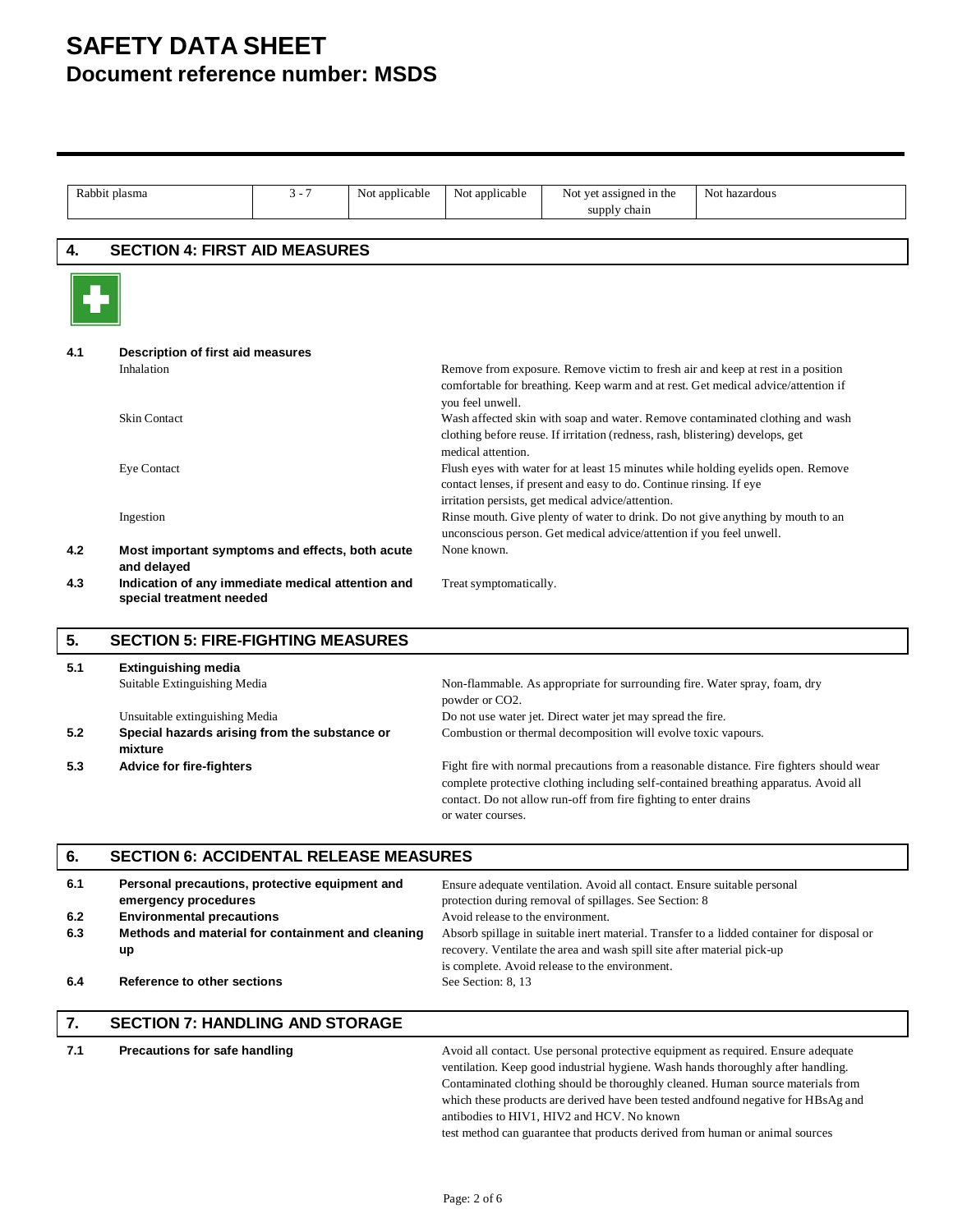# **SAFETY DATA SHEET Document reference number: MSDS**

**7.2 Conditions for safe storage, including any incompatibilities** Incompatible materials None known. **7.3 Specific end use(s)** See Section: 1.2

will not transmit infectious agents. Keep only in the original container/package in a cool well-ventilated place. Keep away from food, drinks and animal food. Storage temperature Storage temperature should be controlled to between 2 and 8°C. Storage life Keep only in the original container/package in a cool well-ventilated place.

## **8. SECTION 8: EXPOSURE CONTROLS/PERSONAL PROTECTION**

#### **8.1 Control parameters**

#### **8.1.1 Occupational Exposure Limits**

| <b>SUBSTANCE</b>       | CAS No.    | <b>LIEL 18 NT IWA</b><br>ppm) | <b>LIEL (8 NT IWA</b><br>mg/m <sup>3</sup> | STEL (ppm)               | STEL (mg/m <sup>3</sup> ) | Source |  |
|------------------------|------------|-------------------------------|--------------------------------------------|--------------------------|---------------------------|--------|--|
| Sodium azide (as NaN3) | 26628-22-8 |                               | v. 1                                       | $\overline{\phantom{0}}$ | U.S                       | WEL    |  |

Source: WEL: Workplace Exposure Limit (UK HSE EH40)

| 8.1.2 | <b>Biological limit value</b>                                                  | Not established.                                                                                                                                                                                                                                                   |
|-------|--------------------------------------------------------------------------------|--------------------------------------------------------------------------------------------------------------------------------------------------------------------------------------------------------------------------------------------------------------------|
| 8.1.3 | <b>PNECs and DNELs</b>                                                         | Not established.                                                                                                                                                                                                                                                   |
| 8.2   | <b>Exposure controls</b>                                                       |                                                                                                                                                                                                                                                                    |
| 8.2.1 | Appropriate engineering controls                                               | Ensure adequate ventilation. Good hygiene practices and housekeeping                                                                                                                                                                                               |
|       |                                                                                | measures.                                                                                                                                                                                                                                                          |
| 8.2.2 | Individual protection measures, such as personal<br>protective equipment (PPE) | Use personal protective equipment as required. Avoid all contact. Keep good industrial<br>hygiene. Wash hands before breaks and after work. Keep work clothesseparately. Wash<br>contaminated clothing before reuse. Do not eat, drink or smoke at the work place. |
|       | Eye/face protection                                                            | Not normally required. Recommended: Wear eye protection with side protection<br>(EN166).                                                                                                                                                                           |
|       | Skin protection                                                                | Prolonged, direct contact: Wear impervious gloves (EN374).                                                                                                                                                                                                         |
|       | Respiratory protection                                                         | Not normally required. In case of insufficient ventilation, wear suitable respiratory<br>equipment. Respiratory protective equipment should conform to the appropriate EN<br>standard.                                                                             |
|       | Thermal hazards                                                                | None anticipated.                                                                                                                                                                                                                                                  |
| 8.2.3 | <b>Environmental Exposure Controls</b>                                         | Avoid release to the environment.                                                                                                                                                                                                                                  |
| 9.    | <b>SECTION 9: PHYSICAL AND CHEMICAL PROPERTIES</b>                             |                                                                                                                                                                                                                                                                    |
| 9.1   | Information on basic physical and chemical properties                          |                                                                                                                                                                                                                                                                    |
|       | Appearance                                                                     | Liquid, green coloured.                                                                                                                                                                                                                                            |
|       | Odour                                                                          | Not established.                                                                                                                                                                                                                                                   |
|       | <b>Odour Threshold</b>                                                         | Not established.                                                                                                                                                                                                                                                   |

 $pH$  7. Melting Point/Freezing Point<br>
Initial boiling point and boiling range<br>
Not established.<br>
Not established. Initial boiling point and boiling range

Page: 3 of 6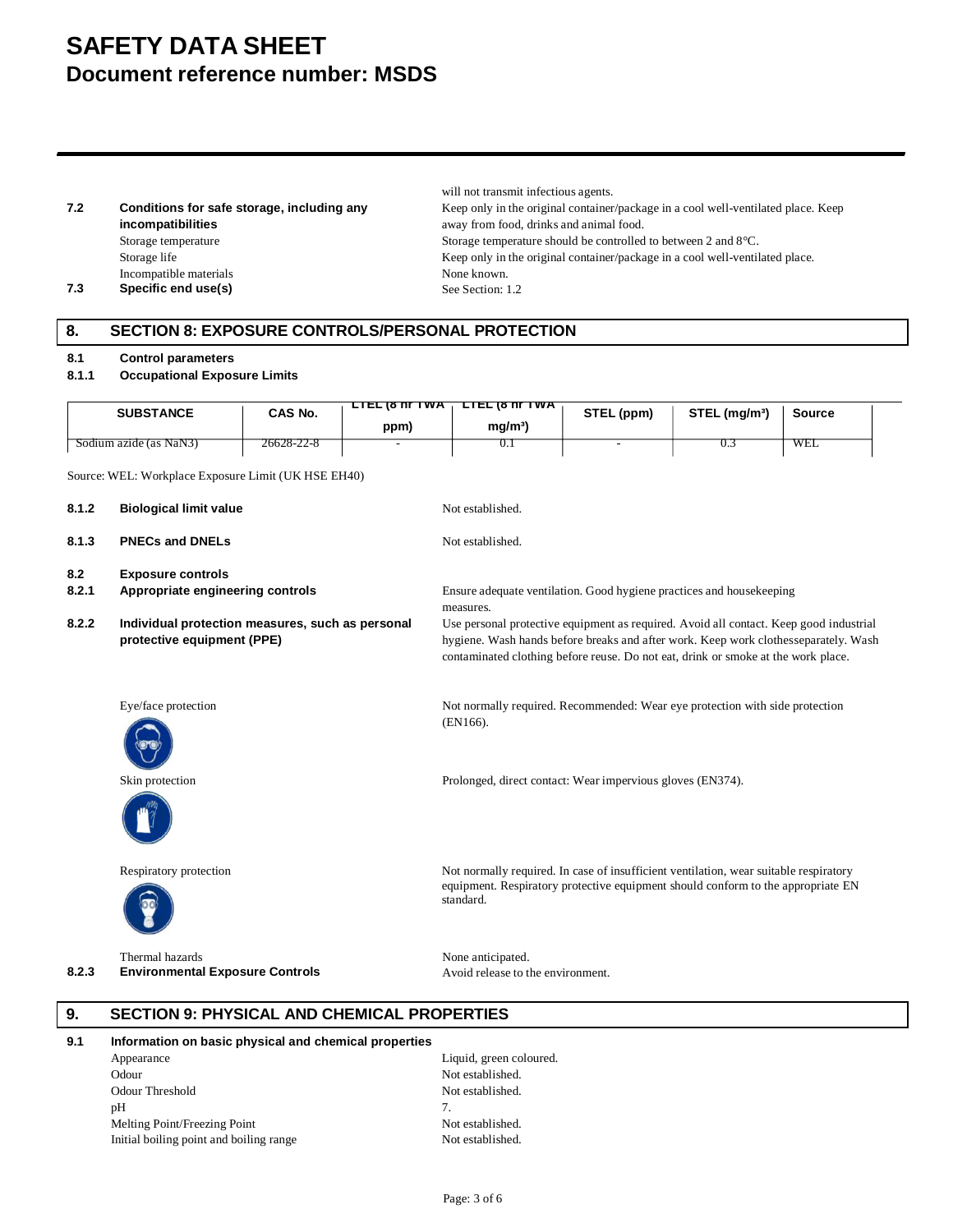## **SAFETY DATA SHEET Document reference number: MSDS402 Issue number: 3/08/2015**

### **ACCORDING TO EC-REGULATIONS 1907/2006 (REACH), 1272/2008 (CLP) & 2015/830**



| <b>Flash Point</b>                           | Not establishe |
|----------------------------------------------|----------------|
| <b>Evaporation Rate</b>                      | Not establishe |
| Flammability (solid, gas)                    | Not establishe |
| Upper/lower flammability or explosive limits | Not applicable |
| Vapour pressure                              | Not establishe |
| Vapour density                               | Not establishe |
| Relative density                             | Not establishe |
| Solubility(ies)                              | Miscible with  |
| Partition coefficient: n-octanol/water       | Not establishe |
| Auto-ignition temperature                    | Not establishe |
| Decomposition Temperature                    | Not establishe |
| <b>Viscosity</b>                             | Not establishe |
| Explosive properties                         | Not explosive  |
| Oxidising properties                         | Not oxidising. |
|                                              |                |

Not established. Not established. Not applicable. Not established. Not established. Not established. Miscible with water. Not established. Not established. Not established. Not established. Not explosive

Not established.

#### **9.2 Other information** None known.

#### **10. SECTION 10: STABILITY AND REACTIVITY**

| 10.1<br>10.2 | Reactivity<br><b>Chemical stability</b> | Stable under normal conditions.<br>Stable for 24 months after the date of production when stored at between 2 and<br>$8^{\circ}$ C. |
|--------------|-----------------------------------------|-------------------------------------------------------------------------------------------------------------------------------------|
| 10.3         | Possibility of hazardous reactions      | None known. Hazardous polymerisation will not occur.                                                                                |
| 10.4         | <b>Conditions to avoid</b>              | Keep away from heat, sources of ignition and direct sunlight.                                                                       |
| 10.5         | Incompatible materials                  | None known.                                                                                                                         |
| 10.6         | Hazardous decomposition product(s)      | Combustion or thermal decomposition will evolve toxic vapours.                                                                      |

#### **11. SECTION 11: TOXICOLOGICAL INFORMATION**

| 11.1 |                                   | Information on toxicological effects (Substances in preparations / mixtures) |  |  |  |
|------|-----------------------------------|------------------------------------------------------------------------------|--|--|--|
|      | <b>Acute toxicity</b>             |                                                                              |  |  |  |
|      | Ingestion                         | Based on available data, the classification criteria are not met.            |  |  |  |
|      |                                   | Acute Toxicity Estimate Mixture Calculation: LD50 > 5000 mg/kg bw/day        |  |  |  |
|      | Inhalation                        | Based on available data, the classification criteria are not met.            |  |  |  |
|      |                                   | Acute Toxicity Estimate Mixture Calculation: LD50 > 20 mg/l.                 |  |  |  |
|      | <b>Skin Contact</b>               | Based on available data, the classification criteria are not met.            |  |  |  |
|      |                                   | Acute Toxicity Estimate Mixture Calculation: LD50 > 2000 mg/kg bw/day        |  |  |  |
|      | Skin corrosion/irritation         | Based on available data, the classification criteria are not met.            |  |  |  |
|      | Serious eye damage/irritation     | Based on available data, the classification criteria are not met.            |  |  |  |
|      | Respiratory or skin sensitization | Based on available data, the classification criteria are not met.            |  |  |  |
|      | Germ cell mutagenicity            | Based on available data, the classification criteria are not met.            |  |  |  |
|      | Carcinogenicity                   | Based on available data, the classification criteria are not met.            |  |  |  |
|      | <b>Reproductive toxicity</b>      | Based on available data, the classification criteria are not met.            |  |  |  |
|      | STOT - single exposure            | Based on available data, the classification criteria are not met.            |  |  |  |
|      | STOT - repeated exposure          | Based on available data, the classification criteria are not met.            |  |  |  |
|      | <b>Aspiration hazard</b>          | Based on available data, the classification criteria are not met.            |  |  |  |
| 11.2 | <b>Other information</b>          | None known.                                                                  |  |  |  |
|      |                                   |                                                                              |  |  |  |

# **12.1 Toxicity 12.1 Toxicity Based on available data, the classification criteria are not met.** Estimated LC50 (96 hour) Fish > 100 mg/l **12. SECTION 12: ECOLOGICAL INFORMATION**

| 12.2 | Persistence and degradability             | Not established. Some of the ingredients are expected to be resistant to         |  |  |
|------|-------------------------------------------|----------------------------------------------------------------------------------|--|--|
|      |                                           | biodegradation.                                                                  |  |  |
| 12.3 | <b>Bioaccumulative potential</b>          | Not established. Predicted to be be unlikely.                                    |  |  |
| 12.4 | Mobility in soil                          | The product has high mobility in soil. Miscible with water.                      |  |  |
| 12.5 | <b>Results of PBT and VPVB assessment</b> | Not classified as PBT or vPvB. None of the substances in this product fulfil the |  |  |
|      |                                           | criteria for being regarded as a PBT or vPvB substance.                          |  |  |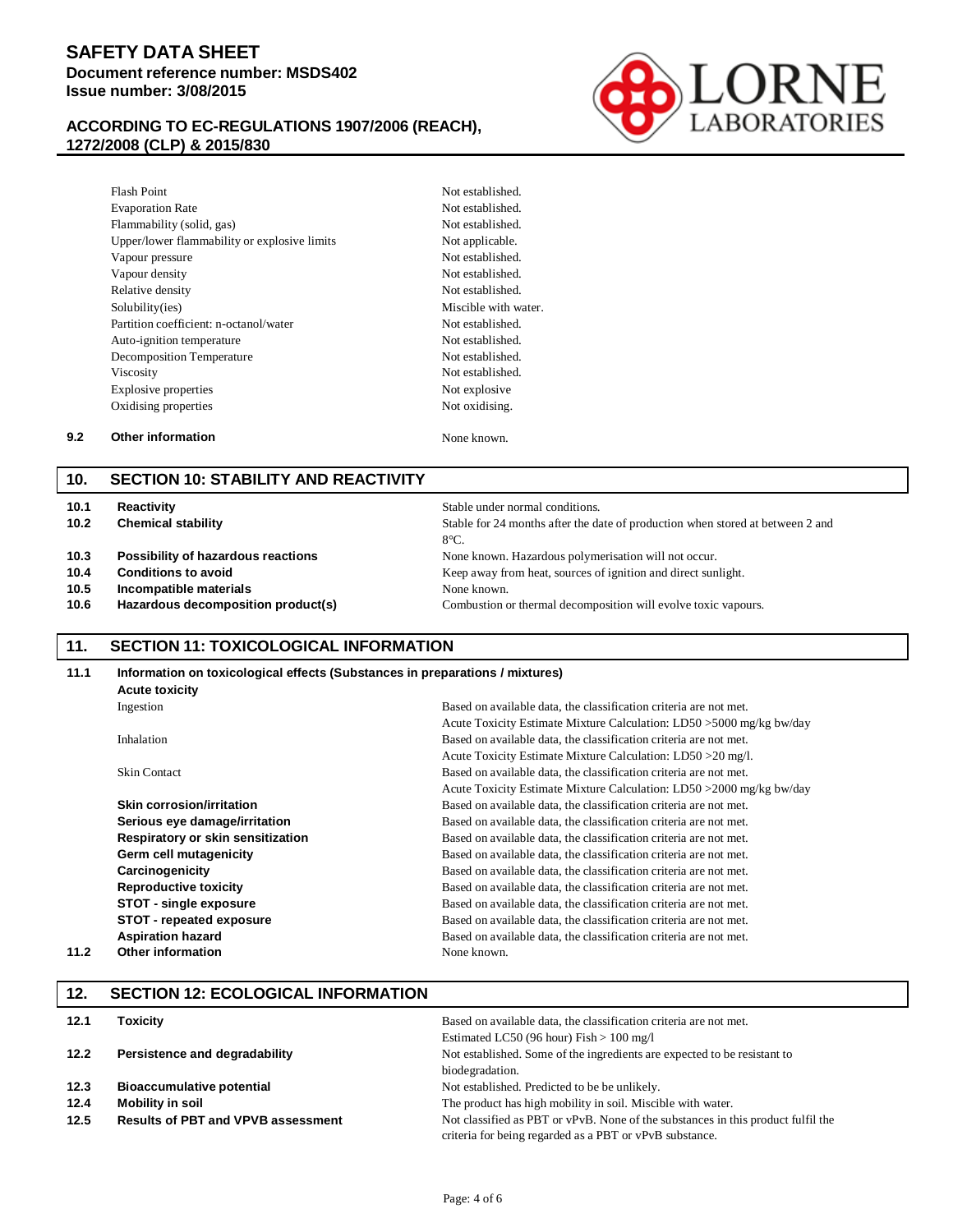#### **ACCORDING TO EC-REGULATIONS 1907/2006 (REACH), 1272/2008 (CLP) & 2015/830**



**12.6 Other adverse effects** None known.

#### **13. SECTION 13: DISPOSAL CONSIDERATIONS**

**13.1 Waste treatment methods** Dispose of contents in accordance with local, state or national legislation. **13.2 Additional Information Empty containers may contain hazardous residues. Containers shall be** disposed of by incineration as soon as possible.

#### **14. SECTION 14: TRANSPORT INFORMATION**

| Not classified according to the United Nations 'Recommendations on the Transport of Dangerous Goods'. |                                            |                 |                 |                  |
|-------------------------------------------------------------------------------------------------------|--------------------------------------------|-----------------|-----------------|------------------|
|                                                                                                       |                                            | <b>ADR/RID</b>  | <b>IMDG</b>     | <b>IATA/ICAO</b> |
| 14.1                                                                                                  | <b>UN number</b>                           | None assigned.  | None assigned.  | None assigned.   |
| 14.2                                                                                                  | UN proper shipping name                    | None assigned.  | None assigned.  | None assigned.   |
| 14.3                                                                                                  | Transport hazard class(es)                 | None assigned.  | None assigned.  | None assigned.   |
| 14.4                                                                                                  | Packing group                              | None assigned.  | None assigned.  | None assigned.   |
| 14.5                                                                                                  | <b>Environmental hazards</b>               | Not classified. | Not classified. | Not classified.  |
| 14.6                                                                                                  | Special precautions for user               | See Section: 2  |                 |                  |
| 14.7                                                                                                  | Transport in bulk according to Annex II of | Not applicable. | Not applicable. | Not applicable.  |
|                                                                                                       | <b>MARPOL73/78 and the IBC Code</b>        |                 |                 |                  |
| 14.8                                                                                                  | <b>Additional Information</b>              | None.           |                 |                  |

#### **15. SECTION 15: REGULATORY INFORMATION**

| 15.1   | Safety, health and environmental<br>regulations/legislation specific for the substance or |                                   |  |  |  |
|--------|-------------------------------------------------------------------------------------------|-----------------------------------|--|--|--|
|        | mixture                                                                                   |                                   |  |  |  |
| 15.1.1 | <b>EU</b> regulations                                                                     |                                   |  |  |  |
|        | Authorisations and/or Restrictions On Use                                                 | None.                             |  |  |  |
| 15.1.2 | <b>National regulations</b>                                                               |                                   |  |  |  |
|        | Germany                                                                                   | Water hazard class: Not hazardous |  |  |  |
| 15.2   | <b>Chemical Safety Assessment</b>                                                         | None.                             |  |  |  |

#### **16. SECTION 16: OTHER INFORMATION**

**The following sections contain revisions or new statements:** 1-16.

**References:** Existing Safety Data Sheet (SDS). Existing ECHA registration for Sodium Azide (CAS No. 26628-22-8).

This Safety Data Sheet was prepared in accordance with EC Regulation (EC) 1907/2006 (REACH), 1272/2008 (CLP) & 2015/830.

| <b>LEGEND</b> |                                                       |
|---------------|-------------------------------------------------------|
| <b>LTEL</b>   | Long Term Exposure Limit                              |
| <b>STEL</b>   | Short Term Exposure Limit                             |
| DNEL          | Derived No Effect Level                               |
| <b>PNEC</b>   | Predicted No Effect Concentration                     |
| <b>PBT</b>    | PBT: Persistent, Bioaccumulative and Toxic            |
| vPvB          | vPvT: very Persistent and very Toxic                  |
| <b>OECD</b>   | Organisation for Economic Cooperation and Development |

Training advice: Consideration should be given to the work procedures involved and the potential extent of exposure as they may determine whethera higher level of protection is required.

#### **Disclaimers**

Customers are urged to ensure that the product is entirely suitable for their own purpose. It is the customers' responsibility to ensure that a suitableand sufficient assessment of the risks created by the use of the product is undertaken. The use of the reagent and the interpretation of results must be carried out by properly trained and qualified personnel in accordance with the requirements of the country where the reagent is in use.